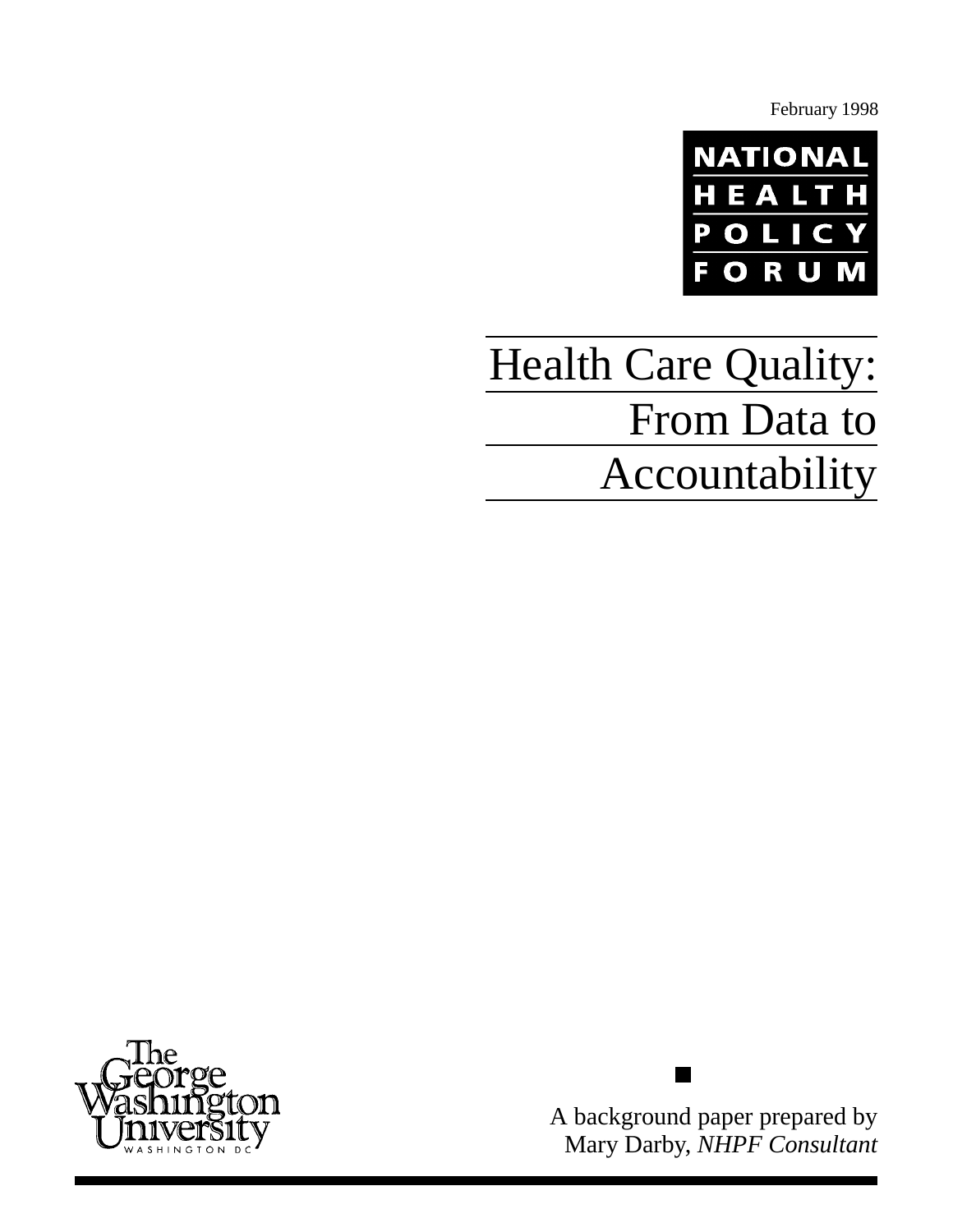During much of this century, Americans have welcomed the technological developments, clinical breakthroughs, and miracle drugs that have produced the most highly regarded health care in the world. Over time, however, the magnitude of national healthcare expenditures has led to questions about whether more always means better and whether patient needs are being met in the best way possible. During the 1970s, rising Medicare costs led to demands for stricter hospital utilization review, in turn prompting concerns about the impact of cost containment on quality.

In the 1970s and 1980s, health services research by John Wennberg and others identified substantial geographic variations in patterns of care, showing that medical decision-making by physicians often depended more on the supply of local resources and on prevailing local practice styles than on science. Other research called into question the appropriateness of up to onethird of all health care interventions, indicating that those procedures either had little impact on patients' health or were potentially harmful to patients.<sup>1</sup>

Concerns about quality mounted even higher with the 1986 release by the Health Care Financing Administration (HCFA) of its first provider "report card" of risk-adjusted, hospital-specific data on Medicare mortality rates. Although this report created much controversy and criticism of the methodology used, it did raise awareness and demonstrate significant variations in patient outcomes among hospitals. Congress entered into the evaluative spirit when it authorized and funded Professional Standards Review Organizations to review the quality as well as utilization of Medicare services.

The quality of health care, it appears, has always been inconsistent; it is only recently that awareness of inconsistency has become widespread. This observation runs counter to a popular tendency to associate poor quality with the spread of managed care and its perceived limits on consumer choice. In fact, evidence can suggest that managed care is as good as, worse than, or better than fee-for-service care—depending on which research one turns to  $2$ 

Answers to questions about how to define, monitor, and assure health care quality have proven elusive. For more than a decade, various sectors of the industry have pursued an approach based on the concept of accountability—the idea that health plans, insurers, hospitals, physicians, and other providers should take responsibility for their activities by demonstrating the quality and value of their services. Central to this strategy is the production, collection, and reporting of data designed to measure different aspects of quality and performance.

Today, an abundance of data derived from a wide range of measures is available from multiple sources for multiple audiences. The landscape of health care quality and performance measurement is a patchwork of disparate activities at the national, state, and local levels—some in the public sector, others in the private sector, and still others that represent a collaboration between the two.

But there is little sense of how the data from these various initiatives fit together, what they reveal, and what their limits are. How far do these multiple and diverse approaches help advance the state of the art, and how much do they merely muddy the waters? Do these efforts add up to information that is actually useful to the people who need it? Is there an infrastructure to support the maintenance and dissemination of information? Will current efforts converge on recognizable accountability across the healthcare system?

Like quality, accountability is not a cut-and-dried concept. It involves several specific questions. Who is to be held accountable? By whom? For what and how? In health care, like other industries, numerous "loci" of accountability—parties that can be held accountable or hold others accountable—have been identified.<sup>3</sup> "Accountors" may also be "accountees." For example, a hospital may evaluate the activities of its physicians and, in turn, be open to scrutiny by government regulators, contracting health plans and insurers, employers, and the public. Parties may be held accountable in several distinct domains, including professional competence, legal and ethical conduct, financial performance, accessibility, public health promotion, and community benefit.4 Different actions, including government sanctions, approval or denial of accreditation applications, and purchasing selections, may be used to establish accountability. Report cards that compare health care providers and plans on specific outcome, process, and service indicators have become a widely used mechanism for establishing accountability. But, without clear systems that identify the parties in accountable relationships, the nature and scope of these relationships, and the procedures to be employed, accountability may well be in the eyes of the beholder.

This paper will discuss quality measurement and reporting activities in three arenas of accountability: professional, market-driven, and public-sector. By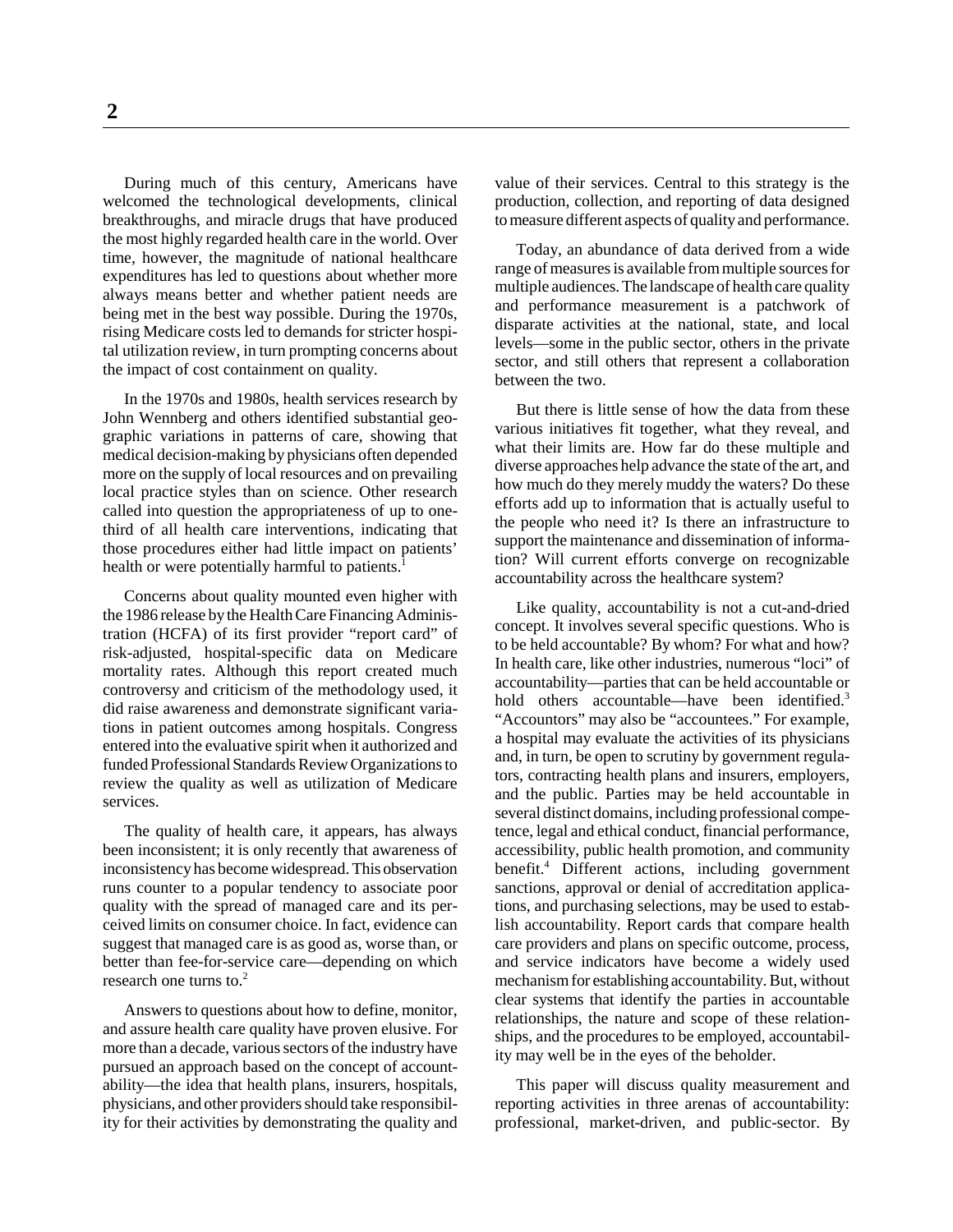exploring the accomplishments and limitations in each of these areas, it may be possible to develop a better sense of how to invest in future efforts to assure health care quality.

# **DOMAINS OF ACCOUNTABILITY**

There is no single, unified audience for information on health care quality, but rather a variety of audiences with different—and sometimes conflicting—interests and priorities. For example, consumers are interested in information on providers—primarily at the hospital and physician level—that will help them determine where to seek care. Research shows that consumers also want information on how to evaluate tradeoffs among cost, quality, and access under different delivery options.<sup>5</sup> Policymakers and regulators need information to help them understand how the healthcare system is performing and to inform future legislation and regulation. Purchasers—in both the public and the private sectors—want the greatest possible value for their healthcare dollars. Providers—including health systems, plans, hospitals, and physician groups—are using data to demonstrate and improve the quality of care they provide, differentiate themselves to purchasers, and, in some cases, select their contracting partners.

This diversity of needs and interests is reflected in the multiple approaches under way to use health care data to measure, identify, and demonstrate quality. Three approaches will be surveyed in this background paper:

- *The professional approach*—relies on the actions of private-sector accreditation groups, trade associations and health plans, hospitals, and other providers to assure quality. The profession assumes leadership for policing itself and demonstrating quality to parties outside the profession.
- *The market-driven approach*—relies on the use of quality data by healthcare purchasers and consumers in choosing plans and providers. The basic assumption is that quality is a market force on a par—or nearly so—with cost.
- *The public-sector approach*—relies on the regulatory, oversight, and purchasing actions of government at the federal, state, and local levels to assure quality. Traditionally, government activities in healthcare quality assurance have focused on regulation and oversight, but government bodies increasingly are taking advantage of opportunities to use

their purchasing power as an alternative or an adjunct to regulation and oversight.

Activities going on in these spheres frequently overlap. For example, the National Committee for Quality Assurance (NCQA), a managed care accreditation group, is involved in several important data initiatives that figure prominently in activities under all three of these models. HCFA's quality measurement and reporting efforts have expanded greatly during the past year as it has begun to take advantage of its purchasing clout. As a result, it is forging more collaborative efforts with employers, consumer groups, and other parties. It has also worked closely with NCQA to develop versions of the widely used Health Plan Employer Data and Information Set (HEDIS) tailored for Medicare and Medicaid.

The structures for establishing accountability reflect different views of who is best suited for assuring healthcare quality, a question that ultimately centers on the appropriate role of government. Market proponents argue that the market itself can produce needed information and appropriate responses to assure quality without government regulation. Others (including some market theorists), contending that health care consumers can never have or understand all the information they need to make informed choices, advocate a profession-based accreditation model. Healthcare analyst Michael L. Millenson suggests that the approach developed by the Federal Trade Commission (FTC) during the first term of the Reagan administration could be applied to the healthcare industry. Asked to explore how government and the private sector could work together to make markets function better, the FTC identified several actions: development of standardized measures and tests, education of consumers with respect to these standards, and production of relevant information.<sup>6</sup> Finally, many people believe that some degree of government oversight or involvement will be required to assure healthcare quality, although they disagree on how much. The 1993 Clinton reform plan, for example, outlined a highly regulated and multi-layered system of accountability, to be presided over by a federally appointed body. A proposal sponsored currently by Sen. Joseph I. Lieberman (D-Conn.) and Sen. Jim Jeffords (R-Vt.) takes the view of government as an arbiter and clearinghouse for information on quality. Meanwhile, the President's Advisory Commission on Consumer Protection and Quality in the Health Care Industry is considering a proposal for a two-tiered approach to healthcare quality, in which a newly created body lodged in the public sector would promote continuous quality improvement activities throughout the industry and another entity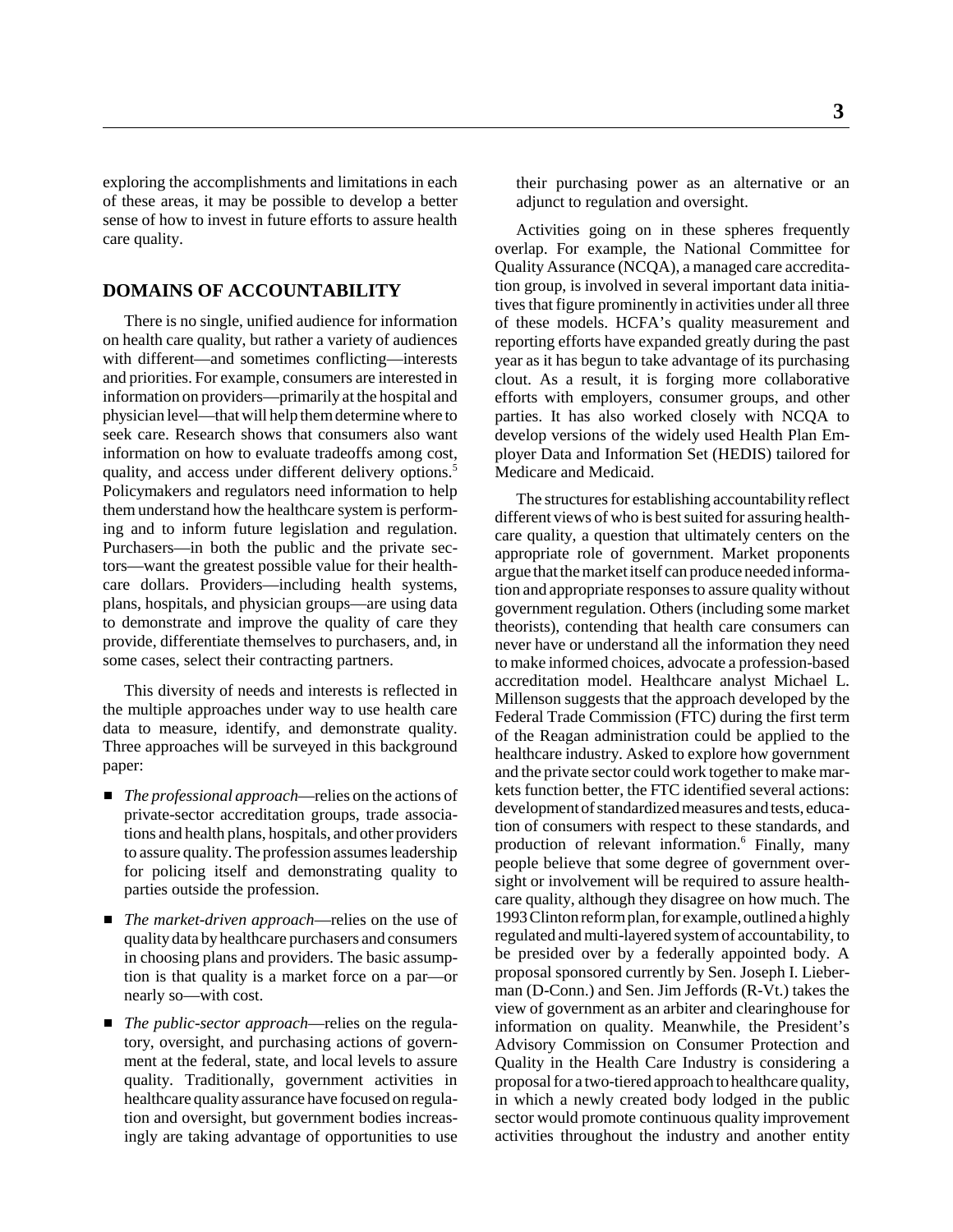housed in the private sector would concentrate on issues related to the efficacy and effectiveness of different quality measurement and reporting methods.

## **ACCOUNTABILITY IN A PROFESSIONAL MODE**

This approach encompasses the activities of health care accreditation groups and professional associations. In this model, quality standards are developed and applied through voluntary accreditation programs, although often these programs become directly or indirectly mandated by states to satisfy licensing requirements, by HCFA as a condition of participation in Medicare and Medicaid, or by private-sector purchasers.

Accreditation, the award by a recognized independent body of its own "seal of approval" to another organization, is probably the longest-standing form of external healthcare quality assurance. These awards are generally viewed as symbols of quality because they are based on applicants' ability to meet defined standards. Traditionally, those standards focused on structural assessments of facility resources and capabilities. But changing concepts of quality that emphasize outcomes and process over structure, along with escalating demands for useable quality data and concerns about the lack of standardized and coordinated data collection, are combining to effect changes in accreditation programs.

As a result, the healthcare accreditation industry, like the healthcare industry itself, is undergoing significant change. The proliferation of new and complex vehicles for healthcare delivery have prompted many accrediting organizations to create new accreditation programs, expand the scope of existing ones, and develop new standards for quality.7

The Joint Commission on Accreditation of Healthcare Organizations (JCAHO) is a good example. Created in 1951 as the Joint Commission on Accreditation of Hospitals by the American Hospital Association, the American Medical Association (AMA) and several other physician groups, JCAHO today is an independent, not-for-profit organization that evaluates and accredits more than 18,000 healthcare organizations and programs in the United States. Its hospital accreditation program, launched in 1953, has been the foundation of JCAHO's activities. But as the healthcare industry has expanded and diversified, so have JCAHO's accreditation programs, which now also cover health plans, integrated delivery networks, and preferred provider organizations; home care organizations; nursing homes

and other long-term care facilities; behavioral health care organizations; ambulatory care providers; and clinical laboratories.

For several years, JCAHO has worked to make performance measurement a component of its accreditation process, beginning with the development of its Indicator Measurement System (IMS). Initially, JCAHO envisioned the IMS as the linchpin of its hospital performance measurement program. But a series of problems with the IMS forced JCAHO to redraw its plans. Instead, in February 1997, JCAHO launched a program called ORYX, which, according to Deborah Nadzam, Ph.D., JCAHO's director of indicator measurement, is designed in the short term to get "everyone on the train." Under ORYX, health care organizations may choose from more than 100 data reporting systems, including the IMS, that have been approved by JCAHO for use in the program. They may also choose which performance measures they will use. Nadzam notes that there is still a great deal of confusion about performances measurement; over time, she adds, JCAHO anticipates that ORYX will become more uniform.

The American Accreditation HealthCare Commission, Inc./URAC, which accredits PPOs, POS plans, and other open-panel plans, also espouses a flexible approach to outcome performance measurement. No single measurement system can be appropriate for all health plans, argues Gary Carneal, the organization's president, who cites structural differences among plans and other methodological concerns. "This issue," he says, "reflects the classic debate involving the standardization of measurement indicators versus the need to maintain some flexibility in a diverse marketplace while at the same time maintaining accuracy."8 AAHC/ URAC, which was chartered in 1990 as the Utilization Review Accreditation Commission, Inc., and changed its name in 1997, to date has granted about 350 company accreditations and issued 800 site accreditation certificates. It is revising its network accreditation standards to include some outcome performance measurement "to provide benchmarks for comparing plan operations," Carneal says.

Yet despite confusion and disagreement on how best to measure performance, the managed care industry has been able to achieve a high level of consensus on HEDIS, the Health Plan Employer Data and Information Set, the most widely used tool for evaluating health plan performance. Launched in the late 1980s as an employer initiative, HEDIS, and the responsibility for maintaining and updating it, now resides with NCQA, the leading accreditor of managed care plans. Cary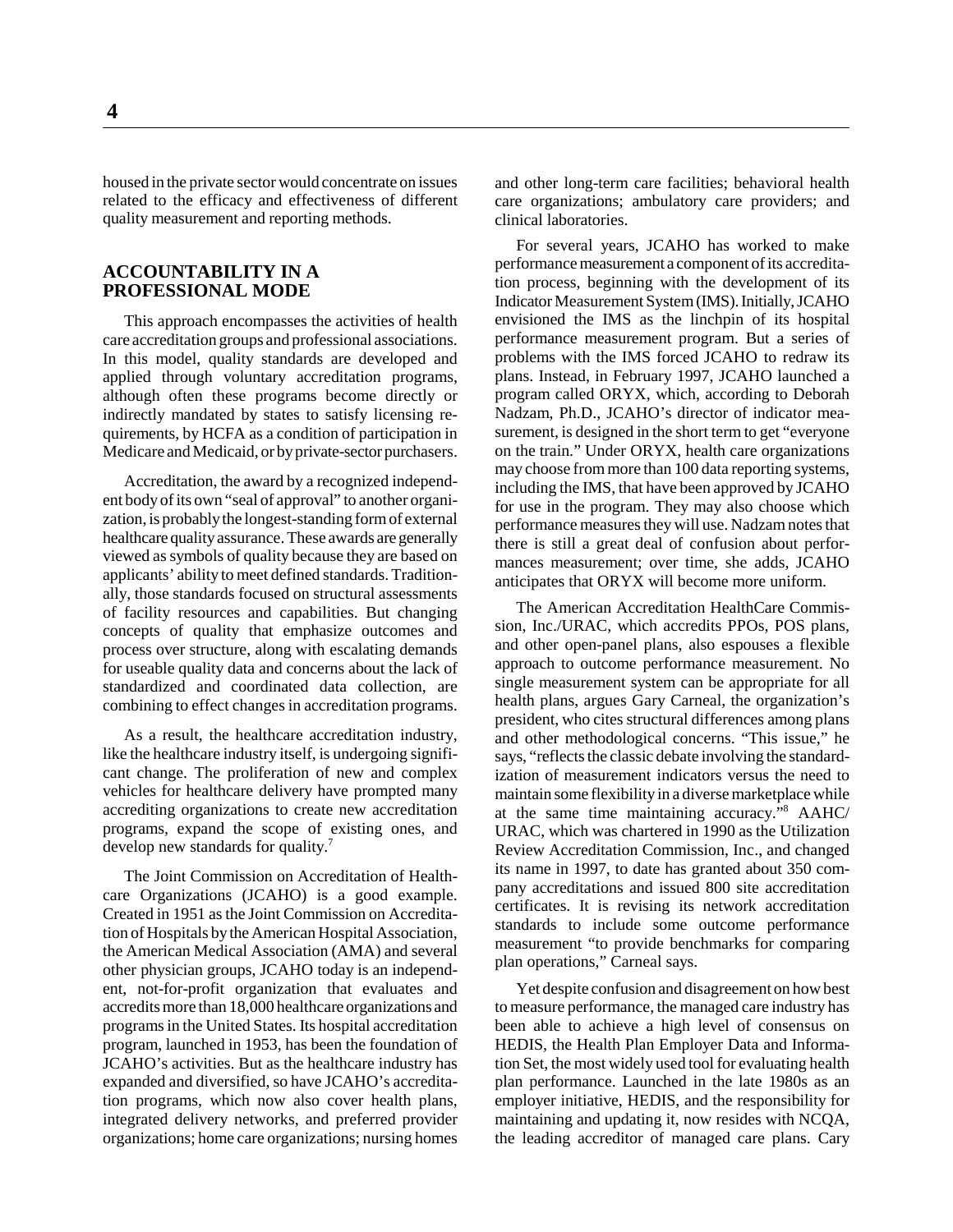Sennett, M.D., Ph.D., NCQA's executive vice president, credits HEDIS with achieving a high level of standardization by initially developing indicators that were feasible and relatively simple for health plans to report and increasing the complexity and sophistication of new measures over time.<sup>9</sup>

NCQA was formed in 1979 by two managed care trade associations, the American Managed Care and Review Association and the Group Health Association of America. (The two groups merged in 1995 to become the American Association of Health Plans.) NCQA became independent in 1990 through a grant from the Robert Wood Johnson Foundation and matching funds from health plans.<sup>10</sup>

NCQA develops new measures for HEDIS in collaboration with purchasers, consumers, industry representatives and quality experts. (NCQA calls this a "stakeholder approach" to quality measurement.) It also maintains a database on health plan performance. Its work on HEDIS is separate from its accreditation activities, since HEDIS reporting is not a requirement for NCQA accreditation. However, plans for an integrated accreditation model partially driven by performance measurement are under way, according to NCQA President Margaret E. O'Kane, who anticipates that implementation will begin in July 1999.

Because of its broad view of its role in quality assurance and performance measurement, NCQA has become a major player in the employer-based value purchasing movement and has engaged in many collaborative initiatives with purchasers, health plans, and consumer organizations, most of which are centered around HEDIS. For example, several regional business and purchasing coalitions engage in the publication of HEDIS "report cards," which compare and report plans' performance on specific HEDIS indicators. In California, the Pacific Business Group on Health (PBGH), a preeminent purchasing coalition, joined with the California Public Employees Retirement System to establish the California Cooperative HEDIS Reporting Initiative, which collects, analyzes, and reports plans' HEDIS performance data.

Meanwhile, the AMA, which for many years resisted standardized attempts to evaluate the quality of care provided by physicians, has developed a program for individual physician accreditation. The American Medical Accreditation Program (AMAP), announced in 1996, is designed to free physicians from the multiple data demands and credentialling procedures of health plans and other organizations by establishing a univer-

sally accepted process for certifying physician quality. Work is under way to identify specific clinical performance and patient care indicators for an outcomes component to this program. For now, AMAP requires physicians to participate in a clinical performance evaluation or continuous quality improvement (CQI) initiative.

In general, the incorporation of outcomes-based performance measures into professional accreditation programs is still at an early stage. It is unclear when these programs will begin holding plans and providers accountable for their services on the basis of clinical quality. Nor is it yet clear how this information will be released to broader audiences, such as purchasers, consumers, and policymakers, or how relevant it will be to them in the healthcare choices they make.

#### **THE MARKET-BASED APPROACH TO ACCOUNTABILITY**

In this sphere of activity, market demands for comparative information about quality among competing plans and providers reflect purchasing decisions that are based at least partly on quality. Large, private-sector purchasers and regional purchasing coalitions are the driving forces here, and market competition is their mechanism for accountability. Quality may be ascertained either through performance data supplied by plans and providers or through certain proxies for quality, such as accreditation.

Employers are engaging in numerous data collection activities aimed at increasing the value of the healthcare services they purchase. Many of these efforts are focused on the collection of HEDIS data. Some are aimed specifically at identifying high-value plans and providers. Employers may either contract exclusively with those high performers or use financial incentives to steer their employees toward superior plans and providers. In addition, employers and purchasing coalitions throughout the country are engaged in their own initiatives to measure, compare, and promote quality among the plans, hospitals, medical groups and other health care entities with whom they do business.

Employers' demands for information about quality are increasing the pressure on health care plans and providers to invest more heavily in improving their data capabilities as a condition of doing business. This is particularly true among those large purchasers—such as Xerox Corporation, Digital Equipment Corporation, General Motors Corporation, and ARCO, to name a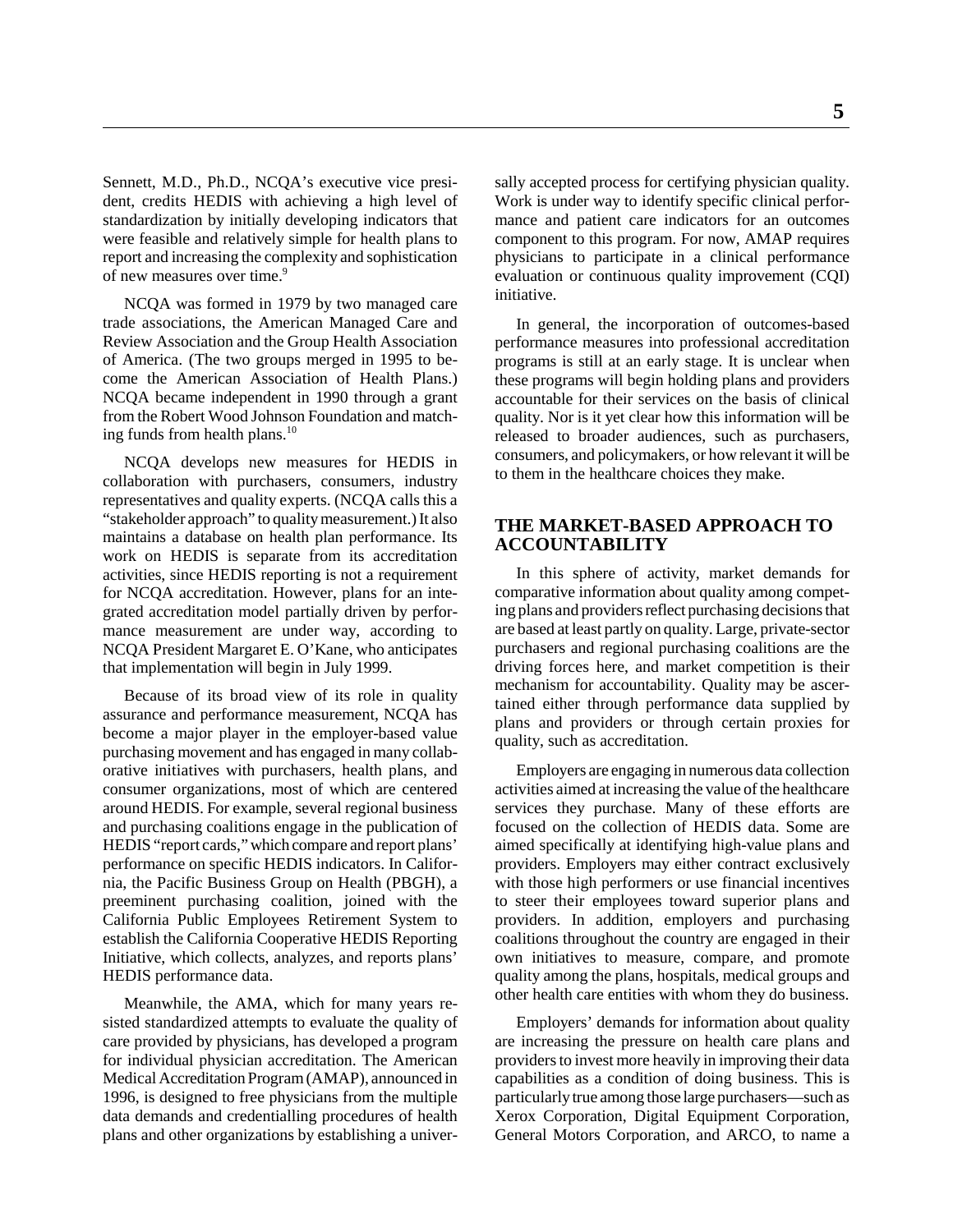few—who take a long-term view of health care purchasing, have sufficient market clout to force plans and providers to meet their demands for data, and possess the internal resources necessary to use those data. But these companies are the exception, not the rule, and they are far outnumbered by the thousands of smaller, less powerful employers who still seem to purchase health care almost solely on price.

In addition, a number of employer coalitions have sprung up throughout the country, although "only a handful of groups [are] actively contracting on the basis of value," according to a report by the National Business Coalition on Health.<sup>11</sup> The report notes that coalition activities to measure and improve quality are "slowly progressing," but adds that this process must accelerate if value-based purchasing is to become an influential force in healthcare markets.

However, several coalitions are actively pursuing "value purchasing" activities. For example, PBGH, which represents 2.5 million covered lives from 33 private- and public-sector purchasers, uses a multipronged approach that involves collecting and analyzing health plan performance data to produce report cards for consumers; promoting shared treatment decision-making between providers and consumers; and collecting, analyzing, and reporting data on consumer satisfaction.<sup>12</sup> In addition, PBGH was the first purchasing coalition to impose a condition on contracting plans whereby it would withhold 2 percent of the premium until the plans achieved specific goals for improving customer satisfaction and quality of care. The Alliance, a health insurance purchasing cooperative in Denver, has adopted a similar approach. In Ohio, the employerdriven Cleveland Health Quality Choice (CHQC) program has for several years measured and tracked quality of care provided by area hospitals using riskadjusted measures of patient satisfaction, mortality, length of stay, hospital complications, and cesareansection rates. Over time, CHQC has reported improvements in several of these indicators.

Employers involved in value purchasing activities take widely divergent approaches, depending heavily on their influence and on prevailing market conditions. Some work at the hospital level; others deal with plans. Some purchasers confine their scope to consumer satisfaction, which is relatively easy to measure and which, these employers feel, more closely reflects the experience and perceptions of their employees. As mentioned, many purchasers are interested in HEDIS data. Several are now focusing their efforts on the consumer-oriented outcomes-based measures developed by the Foundation for Accountability (FACCT), a notfor-profit coalition of purchasers and consumer organizations. Some employers are targeting big-ticket conditions and procedures, such as heart disease and bypass surgery, or ones that are linked with workplace productivity, such as depression and asthma.

For plans and providers, the rub is that little of this activity appears to be making an impact on purchasing decisions. Price, according to the experts, still drives the market, and employers have shown that they are willing to switch health plans for small differences in premium. Even in Cleveland, where the widely respected CHQC program has been collecting quality data from hospitals for several years, these efforts appear to have had "less effect on purchasers' decisions than on hospitals' concern for their internal practices and their reputations."13 However, the CHQC data appear to have had some effect on the composition of plans' provider networks.

Some observers point out that reliable data on quality have not been available to employers for long. In addition, employers face numerous challenges in applying outcomes and other quality data to purchasing decisions. Judith H. Hibbard, a professor of health policy at the University of Oregon, found that most purchasers were more likely to consider consumer satisfaction data and accreditation status than outcomes or other clinical quality data as quality determinants. In many cases, employers said they did not feel these data were timely or relevant to their needs. Hibbard also observed that some employers simply did not have the time or inclination to try to figure out how to incorporate these data into complex purchasing decisions. In addition, she noted that the use of performance data varies substantially among purchasers and is changing constantly.14

It is important to keep in mind that employers are not in business simply to purchase health care. They purchase health care mainly because they feel they have to, and usually only the price of that service has a direct bearing on their ability to do business. This order of priorities not only diminishes the relevance of quality information, which is often difficult to apply in purchasing decisions, but also puts employers at odds with their employees, who bear little of the direct cost of health care.

That "disconnect" in interests is exacerbated by the fact that, when it comes to health care, employers and consumers face different kinds of decisions. Up to 70 percent of all employers offer their employees only one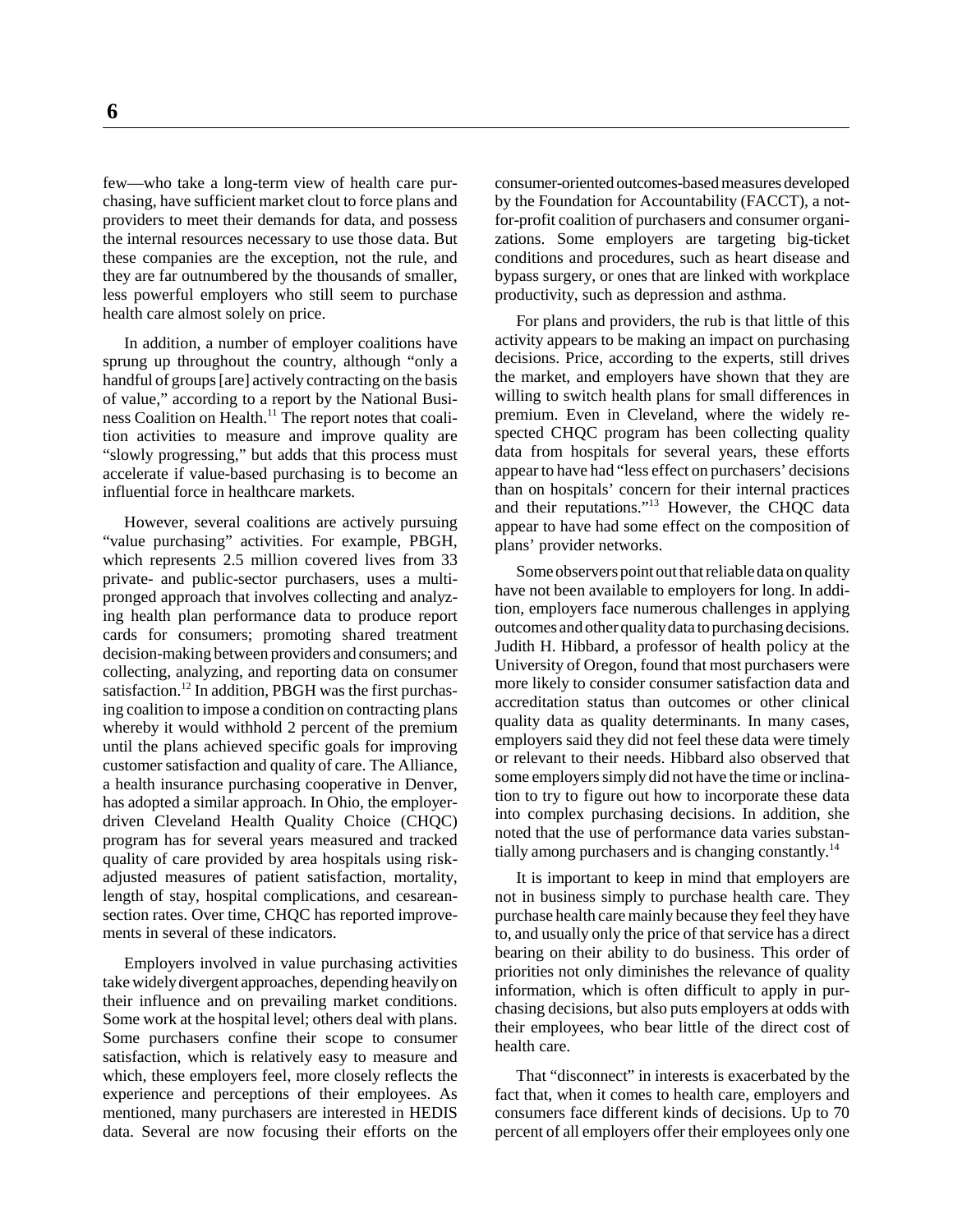insurance carrier; that insurer frequently is forced to accommodate consumer demands for greater choice by serving up multiple plans with broad, overlapping networks that include virtually every provider in the local market.<sup>15</sup> Meanwhile, the production of publicly available data has shifted its emphasis from hospitals and physicians to health plans. As a result, most employers have become more focused on measuring quality at the plan level, which is where they make their purchasing decisions. But consumers generally are more interested in information at the provider level, which, despite the restrictions of managed care, may be where more of their choices lie. An initiative by the PBGH and an accreditation group called the Medical Quality Commission attempted to address this conflict by measuring and reporting consumers' perceptions of individual physician groups' performance.

Finally, most employers do not possess the purchasing clout or the internal resources of large companies like Xerox or business coalitions like PBGH. These smaller employers may have little choice but to continue basing their purchasing decisions mainly or even solely on price.

How far employer-based efforts can go in promoting and assuring healthcare quality remains to be seen. An indicator may lie in purchasers' response to impending increases in healthcare premiums, the first in several years.

## **ACCOUNTABILITY EFFORTS IN THE PUBLIC SECTOR**

Traditionally, the public-sector concept of accountability has been based on the regulatory and oversight functions of government at the federal, state, and local levels. These functions have taken on new dimensions during the past half-dozen years, with the creation in some states and localities of data agencies that produce and report comparative data on healthcare quality. The idea is that, armed with reliable data on quality, healthcare purchasers and consumers can make better-informed choices about health plans, hospitals, and physicians. HCFA has also expressed interest in this concept for Medicare.

The federal government's efforts to monitor healthcare quality historically have been linked to its efforts to control healthcare costs, beginning in the 1970s, when rising Medicare costs led to demands for stricter hospitalization review. The shape of Medicare's quality oversight program was largely determined by the

Medicare statute, which specifically bars the federal government from exercising "any supervision or control over the practice of medicine." Because of this restriction, Medicare developed a quality assurance system that relied heavily on peer review by providers, rather than on examination of medical practice by the federal government.<sup>16</sup>

In 1970, Experimental Medicare Care Review Organizations (EMCROs), voluntary physician associations, were established under a demonstration program to review services funded by Medicare and Medicaid. The EMCROs became the model for the Professional Standards Review Organizations (PSROs) created by Congress to review not only the utilization but the quality of institutional health care provided under Medicare. The PSROs were federally funded, voluntary, not-for-profit, local organizations of physicians that conducted reviews within specific geographic regions.

In 1983, Medicare adopted the Prospective Payment System for hospitals. Again, efforts to control costs sparked fears about their effect on quality, and in 1986 Congress replaced the PSROs with the Peer Review Organization (PRO) program to monitor the quality of care provided to Medicare beneficiaries and to check for abuses such as premature discharge and early readmission. HCFA developed highly detailed review procedures for the PROs based on examination of medical records of selected cases by trained nurses using quality-related screening criteria, notes Timothy P. Hofer, M.D., of the University of Michigan, Ann Arbor. But this system was viewed as punitive and geared toward the identification of "bad apples." In recent years, the PROs—now known as Quality Improvement Organizations—have become increasingly involved in local quality improvement initiatives with Medicare providers under HCFA's Health Care Quality Improvement Program (HCQIP), which was created to promote continuous improvement of care.

In 1986, when HCFA released its first hospital mortality report rating hospitals in terms of their riskadjusted mortality rates, the report drew heavy criticism from the industry for serious methodological flaws. In subsequent reports, HCFA worked to correct those flaws and refine its risk-adjustment methodology. These reports were discontinued in 1993 after Bruce Vladeck became HCFA's administrator. Vladeck, formerly with the New York Hospital Fund, felt that the reporting methodology still failed to adjust adequately for the risk factors of hospitals that served indigent populations. He also expressed a desire to expand HCFA's quality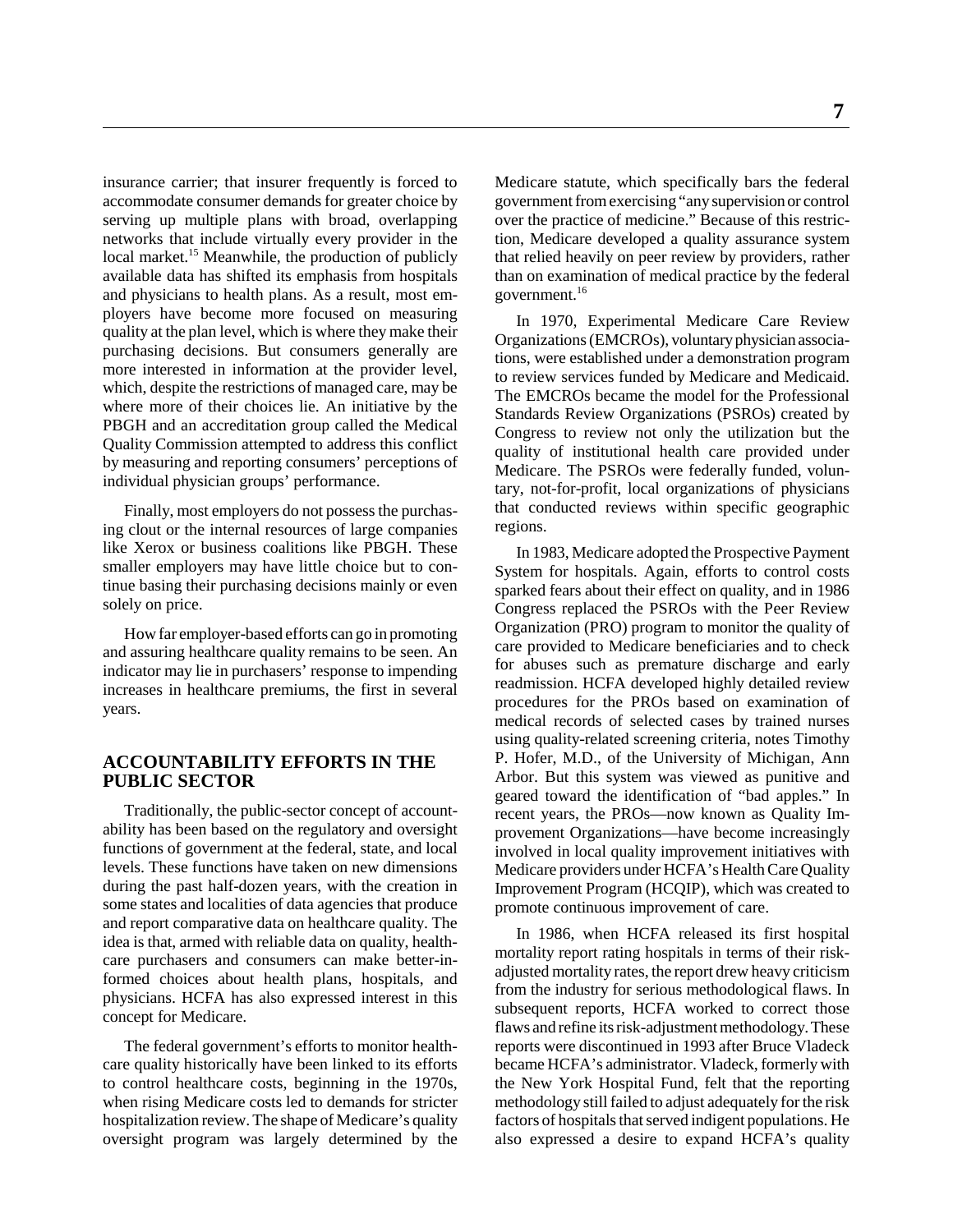reporting activities beyond mortality rates to include other, more comprehensive measures of quality.17

Meanwhile, interest in new outcomes measures, risk-adjustment models, and data-collection methods increased throughout the private and public sectors. In 1989, Congress created the Agency for Health Care Policy and Research (AHCPR) within the U.S. Public Health Service. Its mission is to improve the quality, appropriateness, and effectiveness of health care, and to improve access to healthcare services. The agency supports and conducts health services research —including medical effectiveness research—and assessments of health technologies; it also supported for several years the development of clinical practice guidelines. AHCPR's guideline activities on several occasions drew fire from medical specialty groups whose incomes were threatened by the agency's recommendations. In 1996, AHCPR, after surviving several budget cuts and changes in political fortune, abandoned its guideline work in favor of a new program to promote evidence-based medicine. Under this program, AHCPR sponsors 12 Evidence-based Practice Centers in the United States and Canada to review scientific literature on specific medical topics, conduct additional analyses when appropriate, and publish their findings in "evidence reports or technology assessments."18

Quality measurement and reporting figured heavily in the Clinton health reform proposal of 1993, which outlined an ambitious national quality management program that would have relied on a broad range of performances measures and reporting initiatives to help restructure the delivery system. That proposal made accountability the new slogan for the healthcare industry and called for many levels of performance reporting by the federal government, the states, regional health alliances, plans, and providers. In keeping with the administration's plan to reform healthcare delivery through a combination of managed competition and government regulation, the proposed quality management program was comprehensive and complex. It would have required universal data collection and the creation of a national network of regional health data systems to produce performance report cards.

Details of the proposed National Quality Management Program were never fully fleshed out; many of the issues addressed then remain unresolved. Yet the proposal triggered strong reactions throughout the industry. Some people were angered by what they viewed as a move to increase government regulation and bureaucracy; others were frightened at the prospect

of meeting the proposal's data demands. Whether in support, opposition, or fear, various sectors of the healthcare industry responded to Clinton's promotion of managed competition and accountability by stepping up their own efforts to define and measure quality and report their findings to numerous audiences.

In 1996, continued dramatic changes in the health care system and public skepticism about managed care prompted the appointment of the President's Advisory Commission on Consumer Protection and Quality in the Health Care Industry. The 32-member commission was established to "advise the President on changes occurring in the health care system and, where appropriate, to make recommendations on how best to promote and assure consumer protection and health care quality." In November 1997, the advisory commission unveiled a proposal for a "consumer bill of rights and responsibilities," which included the right for consumers to receive accurate and easily understood information about quality from their plans and providers.

But the advisory commission's final report and recommendations, which are to be submitted to the president by March 30, 1998, are expected to be much more comprehensive and to address issues such as quality measurement, monitoring, and improvement and the role of public and private purchasers and oversight organizations in promoting quality. In the recommendation being considered by the commission to create two complementary bodies on healthcare quality—one lodged in the public sector and the other in the private sector—both entities would include representatives from the public and private sectors. However, the publicsector body would take the lead in promoting and guiding continuous improvement activities and the private-sector body would focus on improving the effectiveness and efficiency of healthcare quality measurement and reporting.

Meanwhile, the Balanced Budget Act of 1997 includes a mandate for HCFA to establish quality requirements for health plans that enroll Medicare and Medicaid beneficiaries. The Quality Improvement System in Managed Care will require participating plans to show proof of improvement in the services they provide and eventually will produce comparative performance report cards of plans for consumers. Although the new quality standards, which are to take effect in 1999, are aimed primarily at managed care plans, a similar system is being developed for fee-for-service care.<sup>19</sup>

More congressional action on quality may be in store. The draft Senate bill being circulated by Lieber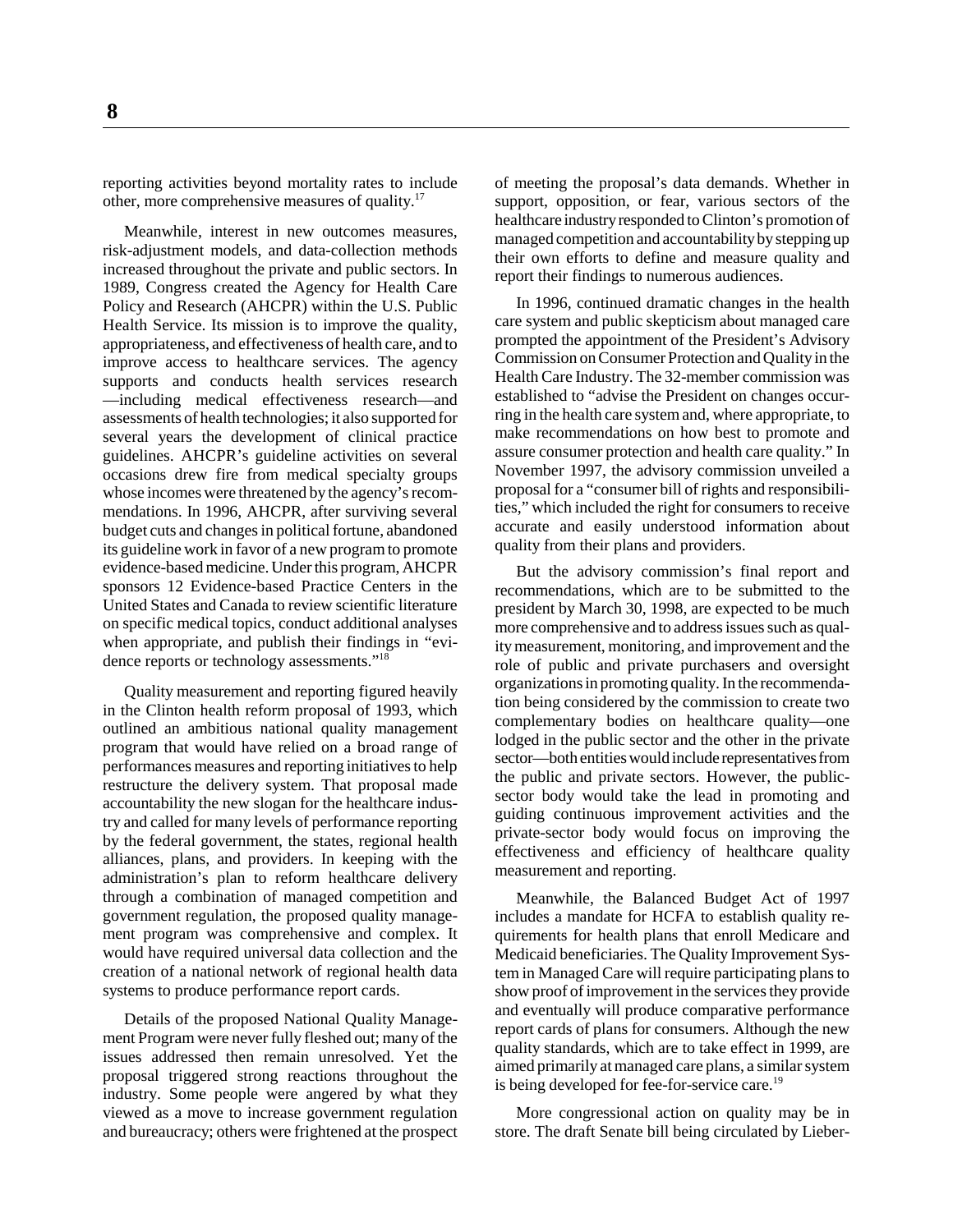man and Jeffords would establish a Health Quality Council to "provide expertise in the areas of health care quality measurement, the purchase, delivery and regulation of health care, as well as the health needs and requirements of participants and beneficiaries." With support from AHCPR and in consultation with accreditation groups, employers, providers, health plans, regulators, consumers, and others, the new council would act as both a developer of and a clearinghouse for information on quality standards, criteria, and benchmarks.

In recent years, many government entities have become more discriminating and more demanding purchasers of healthcare services for beneficiaries and employees. As a result, the public-sector concept of accountability has evolved to encompass the function of government as a purchaser.

Because of their multiple and developing roles in assuring healthcare quality, government agencies are involved in a wide range of initiatives to develop, test, and apply quality measures and collect and report healthcare data. Many of these activities are collaborative efforts with private sector actors, including providers, plans, employers, researchers, and accreditation organizations. HCFA has taken the lead here.

HCFA's Health Care Quality Improvement Program is dedicated to assuring high-quality care for Medicare and Medicaid patients by focusing on outcomes measurement and improvement. HCQIP sponsors cooperative projects on measuring and evaluating processes and outcomes of care with HCFA's PROs and end-stage renal disease networks. More than 700 quality improvement projects were under way during the most recent three-year cycle, $^{20}$  including the Cardiovascular Cooperative Project, a national, data-based effort to improve care for Medicare patients hospitalized for heart attacks, and a physician office profiling system designed for Medicare.

In Medicaid, a three-state demonstration called the Quality Assurance Reform Initiative tested a CQI framework that included indicators borrowed largely from HEDIS to monitor and improve Medicaid managed care. These indicators were to serve as the basis for targeted quality-of-care studies and subsequent CQI activities.

On the regulatory front, HCFA is proposing to revise its rules for condition of participation in Medicare in four areas: home health, hospital care, hospice care, and end-stage renal disease. These rules would transform the process for Medicare certification,

placing more emphasis on patient care and patients' experience with care. For example, the proposed home care rule—the only one published so far—would require Medicare home health agencies to use a standard system called the Outcomes and Assessment Information Set (OASIS) to measure quality and patient satisfaction with care. A new proposal would merge OASIS with the Minimum Data Set system used for nursing homes. If approved, these rules may force accreditation groups that have "deemed status" relationships with Medicare and Medicaid—that is, where satisfaction of the organization's accreditation standards is deemed to satisfy federal requirements—to revise their own standards to meet Medicare's new conditions of participation.

Most significantly, perhaps, HCFA has started to become a more assertive purchaser of services from risk-based contractors. Although Medicare does not competitively select health plans based on quality, it has raised its contracting requirements in that area through mandatory reporting of HEDIS data and the new Consumer Assessment of Health Plans Survey (CAHPS). The FACCT measures, which HCFA is evaluating in a collaborative study, may eventually become another reporting requirement for Medicare participation. Together, HEDIS, CAHPS, and the FACCT measures would supply HCFA with a three-pronged strategy for holding Medicare contractors to a higher level of accountability through data collection.

In addition, HCFA has played an active role in the development of new HEDIS measures, particularly those measures designed specifically for Medicare and Medicaid. HEDIS 3.0 is the first version of HEDIS that includes Medicare measures; a Medicaid version of HEDIS was issued in February 1996 and is a reporting requirement in many states.

It should be noted that HCFA's efforts to assure accountability apply to both its managed care and its fee-for-service programs. Although Medicare managed care enrollment is increasing (about 5 million people are signed up with 336 plans nationwide), 87 percent of Medicare beneficiaries still receive care through traditional fee-for-service insurance.<sup>21</sup> HCFA is investigating the application of HEDIS in fee-for-service settings. In addition, FACCT's measures are designed for use in both managed care and fee-for-service environments.

Working with NCQA, FACCT, private employers, and others, HCFA hopes to rally purchasers in identifying a universal set of quality measures and methodologies. "HCFA is going to lead the effort among all these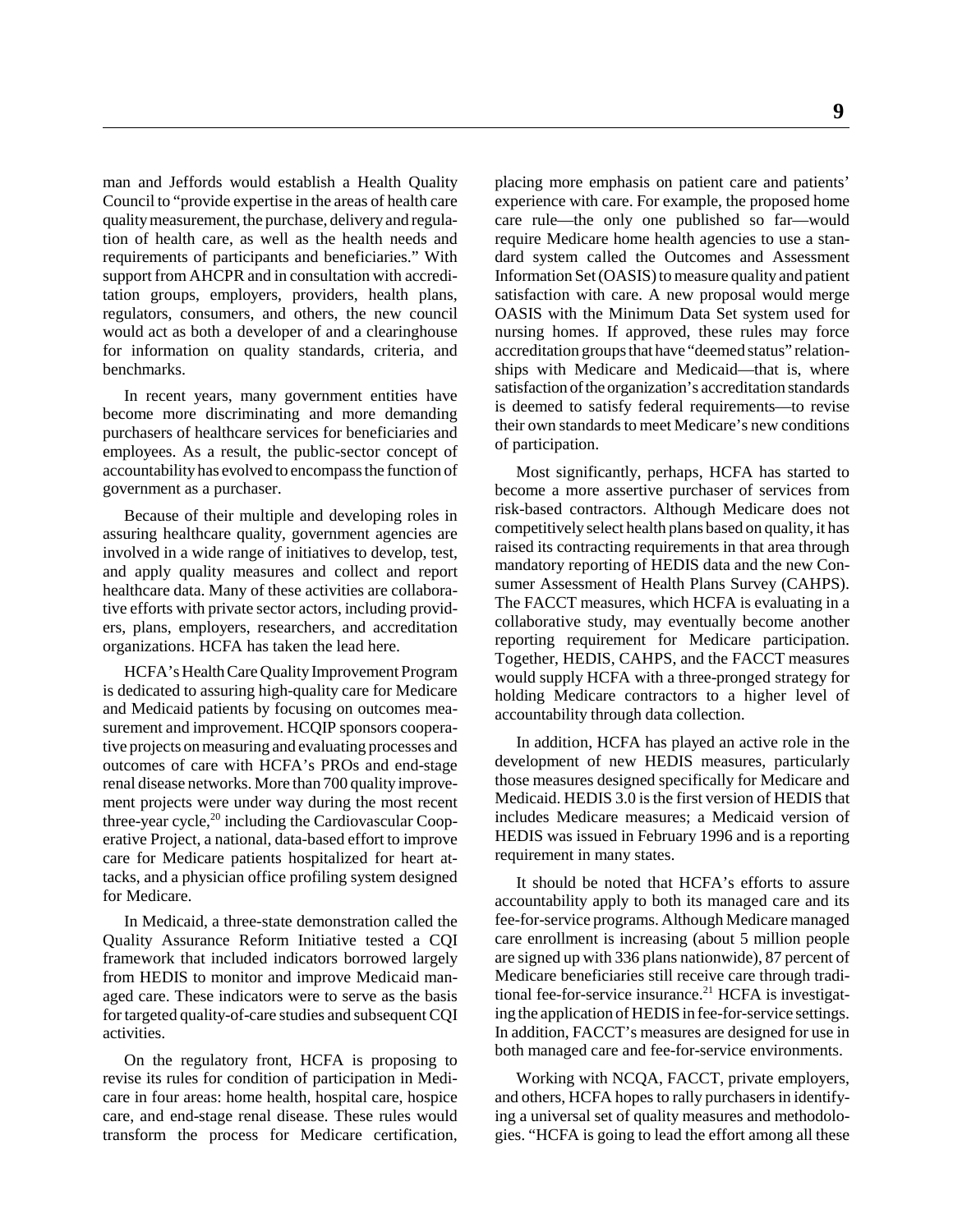purchasers to converge the list of measures—whether they be procedural or outcomes-focused—and have everyone agree that that's what they're going to report," predicts John Gorman, formerly of HCFA's Office of Managed Care. The FACCT evaluation provides an example of how HCFA hopes to accomplish this feat. HCFA has encouraged other purchasers to participate in the project, and purchaser interest in participation helped guide site selection.

HCFA's ambitious agenda may conflict with the incremental, pragmatic approaches pursued by many private-sector purchasers throughout the country. It remains to be seen whether these various pursuits can be successfully dovetailed to the satisfaction of purchasers in both the public and the private sectors.

Like HCFA, state governments are engaged in a number of roles related to measuring, monitoring, and assuring healthcare quality and, in rare cases, using quality as a basis for healthcare purchasing. These activities vary widely by state and for the most part are not coordinated.

Most state Medicaid agencies collect data on utilization, outcomes, consumer satisfaction, and disenrollment; they all conduct chart reviews. The spread of managed care in Medicaid programs has complicated some of these data collection activities, because claims records, a key source for many of these data, are not generated automatically for payment under capitated systems. Nevertheless, public skepticism about managed care and a new emphasis on community-based care have increased pressures on Medicaid agencies to engage in collaborative quality improvement initiatives with health plans, providers, public health agencies, and community organizations in areas such as pediatric immunization and prenatal care.

Some state Medicaid agencies are also trying to incorporate quality-based performance indicators and specifications into their contracting strategies. These approaches vary considerably. Several states are using quality determinants to assess potential contractors. For example, Arizona's Medicaid agency applies a selective contracting evaluation formula that assigns a weight of about 70 percent to quality and access criteria and 30 percent to cost. Other states, such as Massachusetts, Washington, and Oregon, are using performance measurement to manage their Medicaid contracts. For example, Massachusetts holds Medicaid contractors accountable for measurable service improvements that are spelled out in a set of contractual terms and purchasing specifications.<sup>22</sup> The quality component of these terms requires contracting plans to provide member satisfaction data, clinical indicator data from HEDIS, and voluntary disenrollment rates.

In addition, a number of state legislatures have created health data entities that collect and report certain outcomes and other data from healthcare organizations. The scope and responsibilities of these data collection agencies vary. Examples include the Pennsylvania Health Care Cost Containment Council, which publishes comparative quality and cost reports on hospital, physician, and plan services; the Minnesota Health Data Institute, which uses consumer-based surveys to produce detailed plan-specific performance reports; and the Maryland Health Care Access and Cost Commission, which uses HEDIS data, enrollee data, and provider surveys to generate comparative plan performance reports.

Public health agencies are also becoming more active in quality measurement and reporting activities. Some public health agencies are just beginning to build data linkages with managed care plans that can support public health objectives and activities. In addition to the barriers faced by other users of healthcare data, many of these agencies are struggling with severe budget cuts. Still, some efforts have taken shape and most of them are using HEDIS as a blueprint for their data collection activities. Missouri appears to have advanced the furthest in this respect. Providers, plans, purchasers, and public health officials there have collaborated to develop their own Missouri Health Indicator Set for quality assessment. Public health records on births, deaths, hospital discharges, and cancer are being eyed to supply some of the needed data.

Although public health agencies in states like Missouri are starting to make progress in establishing data links that will enable them to monitor communitybased public health, it undoubtedly will take several years for these efforts to bear fruit. However, the creation of these data links would benefit managed care organizations, which increasingly are emphasizing community-based care that requires community-based numerator data for quality assessment. These plans in time may begin to invest more resources in establishing data partnerships with public health agencies.

Clearly, public-sector agencies play a significant role in the quality measurement arena. But, like many initiatives in the private sector, these public-sector activities are diverse, driven by multiple agendas and, for the most part, uncoordinated. At the state and local levels, views on healthcare quality and commitments to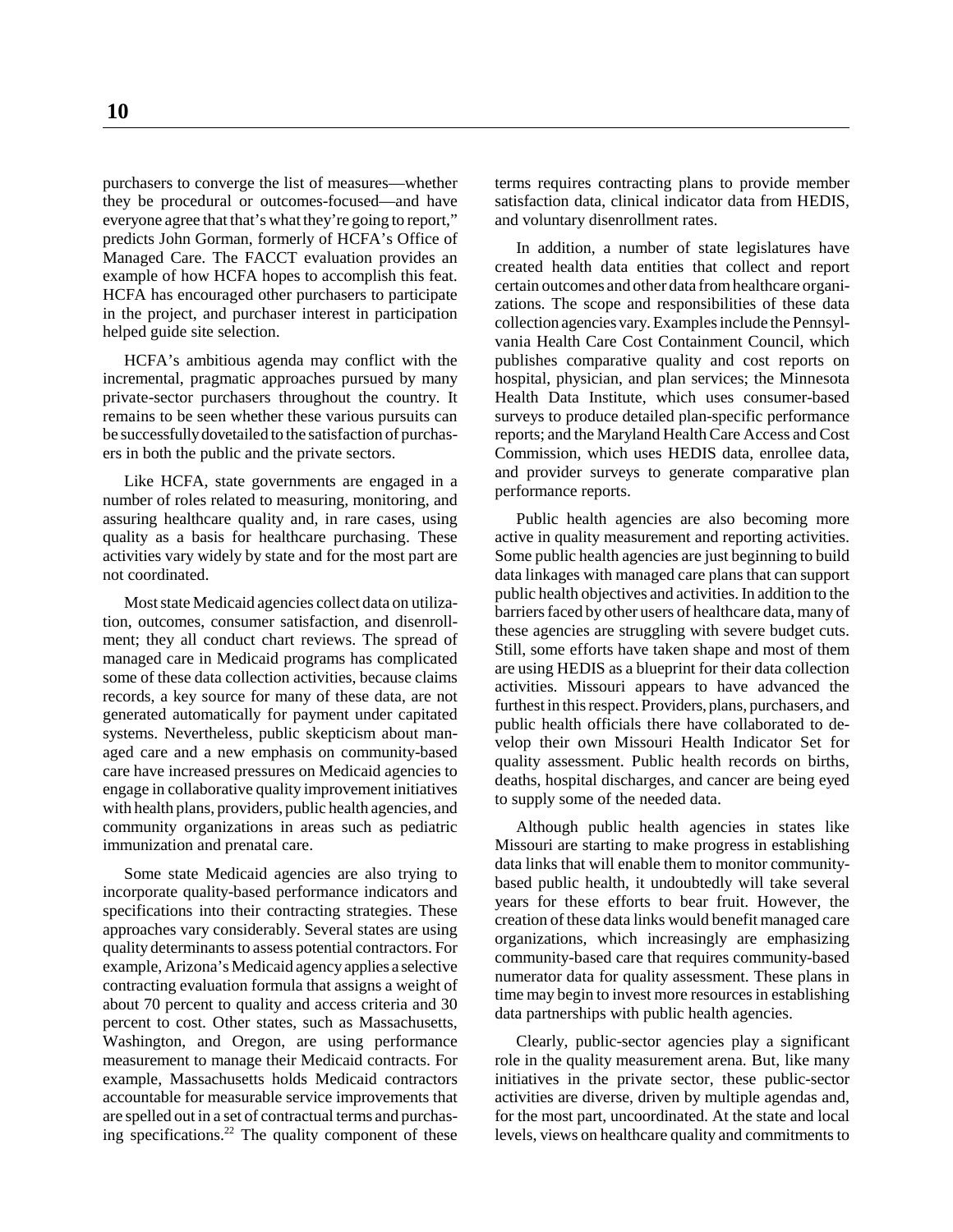data collection vary considerably and are subject to change over time.

At the federal level, important questions remain about what the role of government should be in establishing, monitoring, and reporting on health care accountability. Should government act as a clearinghouse for data on healthcare quality? Should it decide what measures will be used to define quality across various settings? Or should it attempt to forge consensus among the various interest groups by weight of its purchasing power through Medicare?

#### **OVERARCHING ISSUES**

Efforts to measure and report healthcare quality invariably confront a wide range of complex issues, including scope, funding, the type of data to be collected, the method of collection, data terms and definitions, timing, risk adjustment, and how the data will be released and to whom. Some of these decisions are highly technical; others are political. How these decisions are made largely depends on who is leading the effort and what its objectives are. According to several observers, it is more important for participants in quality initiatives to achieve consensus on these fundamental issues than it is to achieve technical perfection. "It doesn't matter what [risk] models you use or what [computer] system you use, as long as all the players agree," asserts Dwain L. Harper, executive director of the Cleveland Health Quality Choice Program.<sup>23</sup>

There is still disagreement on what types of measures are most appropriate for evaluating healthcare quality and whether the state of the art is sufficiently advanced to meet the demands of multiple data users. HEDIS, the FACCT measures, CAHPS, and health status assessment surveys such as the SF-36 are among the more widely used measurement tools. Certainly, a great many more measurement sets are in use; the CONQUEST database maintained by AHCPR has identified more than 1,100 clinical quality measures contained in some 50-odd measurement sets. These measures reflect different views about what dimensions of quality are important to evaluate, what unit of analysis (that is, plan, physician, or hospital) should be used, the feasibility of various data sources, and the information needs of the particular user.

A critical obstacle to resolving data collection issues stems from inadequate investment in sufficiently sophisticated and compatible information systems. NCQA maintains:

The shortcomings of existing sets of performance measures are not so much due to lack of science, imagination, or political will, but to constraints posed by poor information systems—the measures that can be accomplished using today's systems are necessarily weak and sparse and will remain so until information systems are widely used, and information frameworks are created.<sup>24</sup>

The importance of investing in information systems is illustrated by the experience of the PBGH and the Medical Quality Commission. The two organizations collaborated on a project to measure consumer-based perceptions of quality in a random survey of 55,000 managed care enrollees, 1,000 from each of 55 participating physician groups. Project directors say that many physician groups had difficulty supplying the enrollment data needed to launch the study, the first of its kind in terms of measuring consumer-rated quality at the group level.<sup>25</sup> Similarly, many health plans—large and small—do not have information systems that are sufficiently sophisticated to participate in aggressive data collection initiatives.

Where such systems are in place, they generally cannot be linked. This is a problem in both the public and the private sectors. As mentioned, state and local public health agencies are just beginning to build data linkages with managed care plans to support community-based health assessment and management; these efforts face many financial and logistical barriers. Purchasers, too, have identified similar difficulties. The National Business Coalition on Health says that "the establishment of linkages and networks among data sources" will be critical to supporting value purchasing activities.26

Widespread interest in HEDIS data by employers and HCFA is increasing the pressure on health plans to invest in better information systems. In addition, efforts to develop standardized clinical data sets will help solve data collection and transmission problems. To that end, the Health Insurance Portability and Accountability of Act mandates the setting of standards for electronic transmission of health information for computer-based medical records by August 2000.<sup>27</sup>

Inability to come to terms with these overarching issues is holding back progress in both the public and private sectors. Yet it is likely that some of these issues will remain moving targets because of constant change in the healthcare industry and the ever-evolving nature of science and technology. New and better measures will always be sought; there is no such thing as a "perfect" risk adjustment model, and it appears that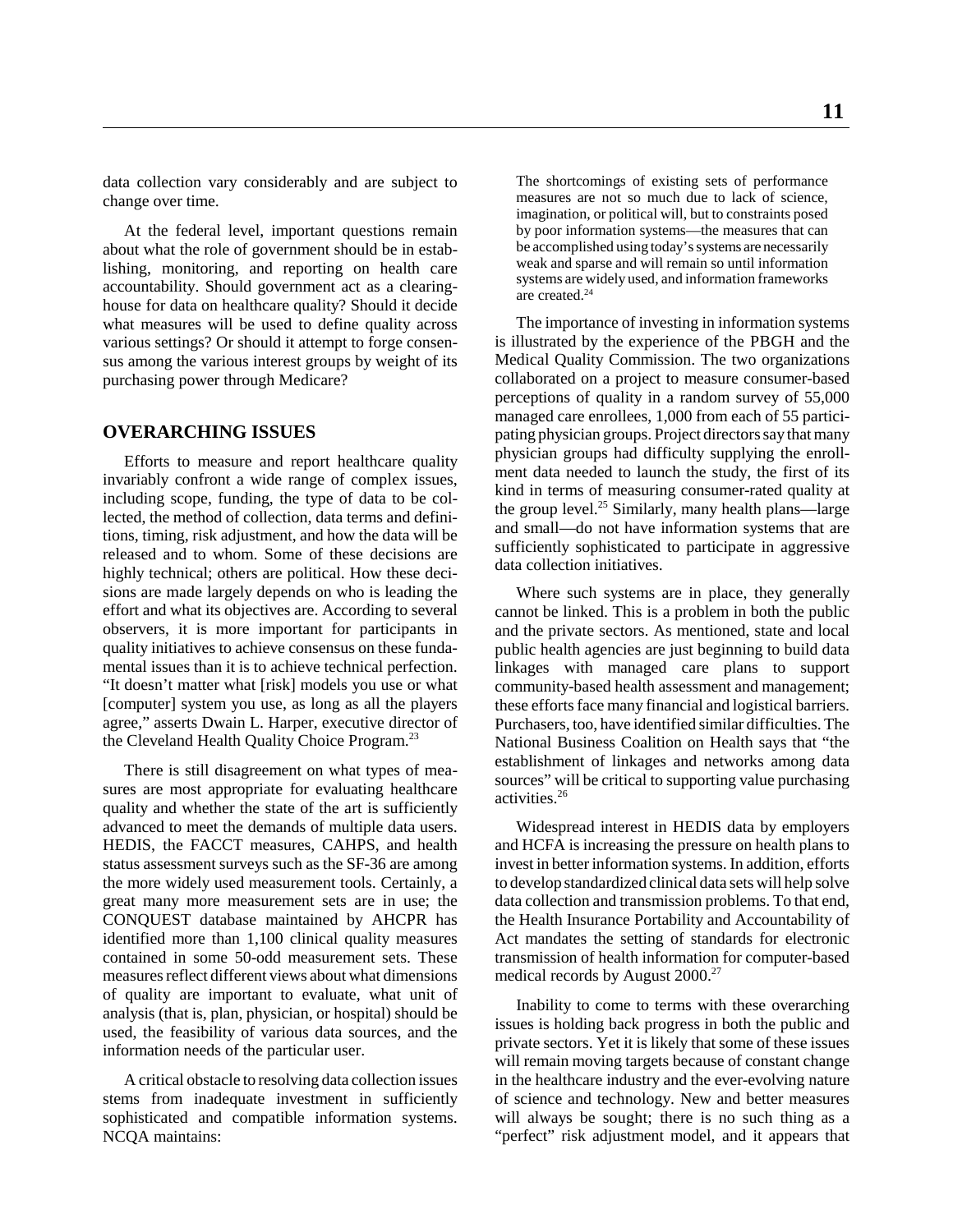there will always be room for a bigger, faster, and more powerful computer system. Perhaps with adequate levels of commitment and collaboration, various actors within the healthcare industry may at least work to advance these issues in the same general direction.

#### **ENDNOTES**

1.Mary Darby, "Robert Brook: Appropriateness Research Should Inform Health Care," *Report on Medical Guidelines and Outcomes Research,* December 23, 1992, 10.

2.Robert H. Miller and Harold S. Luft, "Does Managed Care Lead to Better or Worse Quality of Care?" *Health Affairs*, 16 (Fall 1997), no. 3:7-25.

3.Ezekiel J. Emanuel and Linda L. Emanuel, "What Is Accountability in Health Care?" *Annals of Internal Medicine*, 124 (January 15, 1996), no. 2:229-239.

4.Emanuel and Emanuel, "Accountability in Health Care."

5.S. Edgman-Levitan and P. D. Cleary, "What Information Do Consumers Want and Need?" *Health Affairs*, 15 (Winter 1996), no. 4:42-56.

6.Michael L. Millenson, "Beyond the Managed Care Backlash: Medicine in the Information Age," Health Priorities Project Policy Report No. 1, Progressive Policy Institute, Washington, D.C., July 1997.

7."Health Care Quality Protection and Improvement: Activities of Public and Private Quality Oversight Organizations," draft background paper prepared for the Subcommittee on Roles and Responsibilities of Public/Private Purchasers and Quality Oversight Organizations of the Advisory Commission on Consumer Protection and Quality in the Health Care Industry, July 16, 1997, 10-11.

8.Testimony of Garry Carneal, president, American Accreditation HealthCare Commission, Inc., before the President's Advisory Commission on Consumer Protection and Quality in the Health Care Industry, Panel on Quality Oversight, July 22, 1997.

9.Charles Marwick, "NCQA: Quality through Evaluation*," Journal of the American Medical Association*, 278 (November 19, 1997), no. 19:1555-6.

10.John Iglehart, "The National Committee for Quality Assurance," *New England Journal of Medicine,* 335 (September 26, 1996), no. 13:995-999.

11.J. Meyer et al., *Employer Coalition Initiatives in Health Care Purchasing*, 2 vols. (Washington, D.C.: Economic and Social Research Institute, 1996).

12."Promoting, Protecting and Improving Health Care Quality: Activities of Public and Private Group Purchasers," draft background paper prepared for the Subcommittee on Roles and Responsibilities of Public/Private Purchasers and Quality Oversight Organizations of the Advisory Commission on Consumer Protection and Quality in the Health Care Industry, June 18, 1997, 9.

13.R. Baxter et al., *A Case Study: Health System Change in Cleveland, Ohio* (Washington, D.C.: Center for Studying Health System Change, 1997), 7-8.

14.Mary Darby, "Will Hospital Report Cards Make the Grade?" The Center for Studying Health System Change, Issue Brief Number 11, July 1997.

15.Mary Darby, "Health Care Costs: Will They Start Rising Rapidly Again?" The Center for Studying Health System Change, Issue Brief Number 10, June 1997.

16.National Academy of Social Insurance, "From a Generation Behind to a Generation Ahead: Transforming Medicare Fee-For-Service" (draft), December 1997, Washington, D.C., 34.

17.Mary Darby, "New HCFA Chief Reconsiders Hospital Mortality Reports," *Report on Medical Guidelines and Outcomes Research,* July 1, 1993, 1-2, 5.

18.Agency for Health Care Policy and Research, "AHCPR Announces 12 Evidence-based Practice Centers," press release, June 25, 1997.

19.Rebecca Voelker, "HCFA Focuses on New Plans for Quality Care," *Journal of the American Medical Association*, 278 (November 19, 1997), no. 19:1559.

20."Health Care Quality Protection and Improvement," Advisory Commission on Consumer Protection and Quality, 7.

21."FACCT Measures and HCFA, An Update on the RAND Study,"*Accountability Action*, Spring 1997, 10- 13.

22."Promoting, Protecting and Improving Health Care Quality," Advisory Commission on Consumer Protection and Quality, 13.

23.Darby, "Will Hospital Report Cards Make the Grade?"